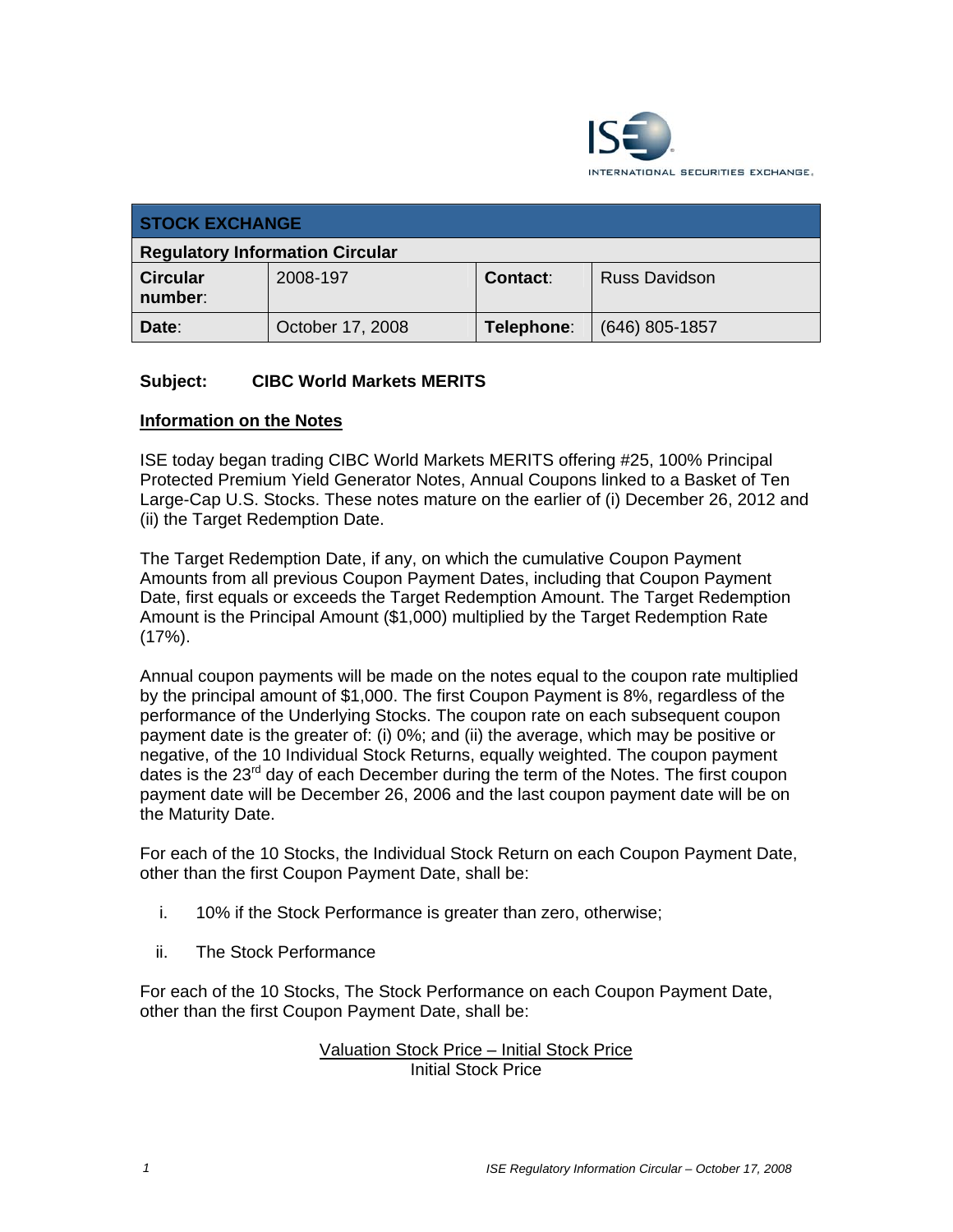Since all payments, which may be due to holders of MRS.X, are the sole responsibility of the Issuer, it is the credit of Canadian Imperial Bank of Commerce that stands behind MRS.X.

There can be no assurances as to how the MERITS will trade in the secondary market or whether such market will be liquid or illiquid. Securities with characteristics similar to the MERITS are unique securities, and there is currently no secondary market for the MERITS. The market value for the MERITS will be affected by a number of factors including, but not limited to, the volatility of the Basket of 10 Stocks, the dividend rates, market interest and yield and the time remaining to the maturity of the MERITS.

Information concerning taxation may be found in the Prospectus.

The Trustee for this security is Wilmington Trust Company.

Trading in the shares on ISE is on a UTP basis and is subject to ISE equity trading rules. The shares will trade from 9:00 a.m. until 4:00 p.m. Eastern Time. Equity Electronic Access Members ("Equity EAMs") trading the shares during the Pre-Market Session are exposed to the risk of the lack of the calculation or dissemination of underlying index value or intraday indicative value ("IIV"). For certain derivative securities products, an updated underlying index value or IIV may not be calculated or publicly disseminated in the Pre-Market hours. Since the underlying index value and IIV are not calculated or widely disseminated during Pre-Market hours, an investor who is unable to calculate implied values for certain derivative securities products during Pre-Market hours may be at a disadvantage to market professionals.

Equity EAMs also should review NASD Notice to Members 03-71 for guidance on trading these products. The Notice reminds members of their obligations to: (1) conduct adequate due diligence to understand the features of the product; (2) perform a reasonable-basis suitability analysis; (3) perform customer-specific suitability analysis in connection with any recommended transactions; (4) provide a balanced disclosure of both the risks and rewards associated with the particular product, especially when selling to retail investors; (5) implement appropriate internal controls; and (6) train registered persons regarding the features, risk and suitability of these products.

**This Regulatory Information Circular is not a statutory Prospectus. Equity EAMs should consult the Trust's Registration Statement, SAI, Prospectus and the Fund's website for relevant information.**